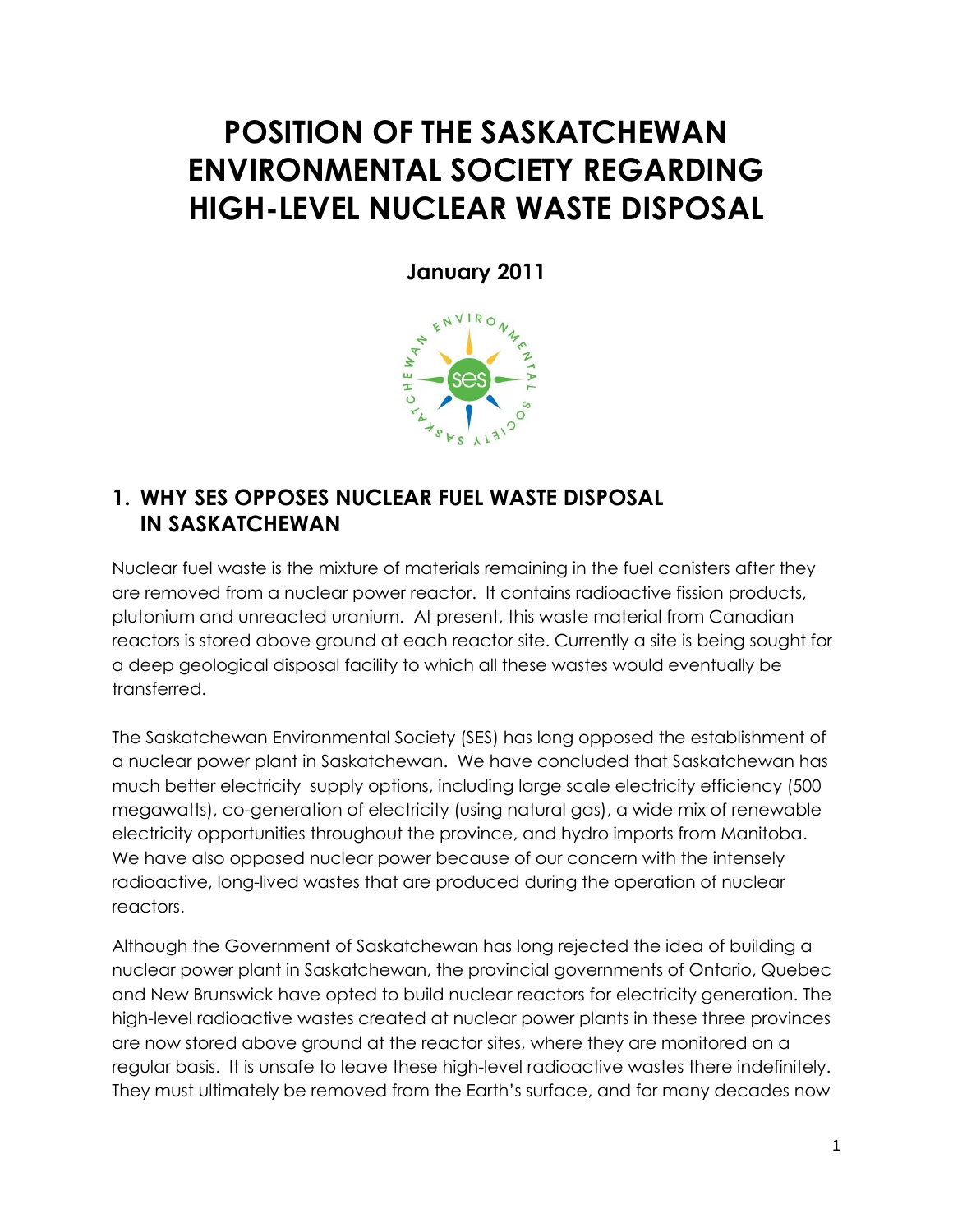it has been assumed they will be disposed of underground. Wherever underground disposal occurs, the region in which the wastes are buried will face the risk of groundwater contamination by radioactive materials. Given the long lived nature of some of the elements in the radioactive wastes, that risk – and its associated health hazards - will be faced for thousands of years into the future. Radiation can randomly break molecular bonds and damage genetic information in living cells. This may result in cancer, abnormal development of a foetus, or genetic damage that may be passed on to children, grandchildren and great grandchildren. Some fission products in the fuel waste mimic normal body components. For example radio-active strontium-90 is chemically very similar to calcium and will be absorbed into the bones if it is ingested into the body.

Since Saskatchewan has wisely decided to reject a nuclear power plant, it is the position of the Saskatchewan Environmental Society that Saskatchewan does not have a moral obligation to manage the radioactive wastes that have been created at nuclear power plants in Ontario, Quebec and New Brunswick. The responsibility for disposing of those reactor wastes should lie with the three provinces that opted for nuclear power, knowing full well at the time they did so that high-level radioactive waste was a serious and unresolved problem. Also, the risks involved in transporting used fuel should be minimised by reducing the distance that they have to be moved. As all of the waste sources are far to the east of Saskatchewan, it does not make sense to unnecessarily expose communities along many hundreds of kilometres of public highway to the risk of transportation accidents.

The Saskatchewan Environmental Society therefore strongly opposes current attempts to locate a high-level radioactive waste disposal facility in the province of Saskatchewan. SES would support legislation to prevent the import of nuclear fuel wastes from other jurisdictions into Saskatchewan.

#### **2. WHY SES FAVOURS GETTING HIGH-LEVEL RADIOACTIVE WASTES OFF THE SURFACE OF THE EARTH**

Once high-level radioactive wastes are created by the process of nuclear fission, all the options for their disposal are "bad ones". There are simply no good choices available. Lest anyone underestimate the risks associated with disposing of high-level radioactive wastes, one need only look at the recent U.S. experience at Yucca Mountain, north of Las Vegas. For many years the federal government in the United States planned for high-level radioactive waste disposal at the Yucca Mountain site. More than ten billion dollars was spent on research and site preparation. Yet after all this work and expense, the Government of the United States has concluded that the Yucca Mountain site is not safe because of the significant risk that ground water will be contaminated. The United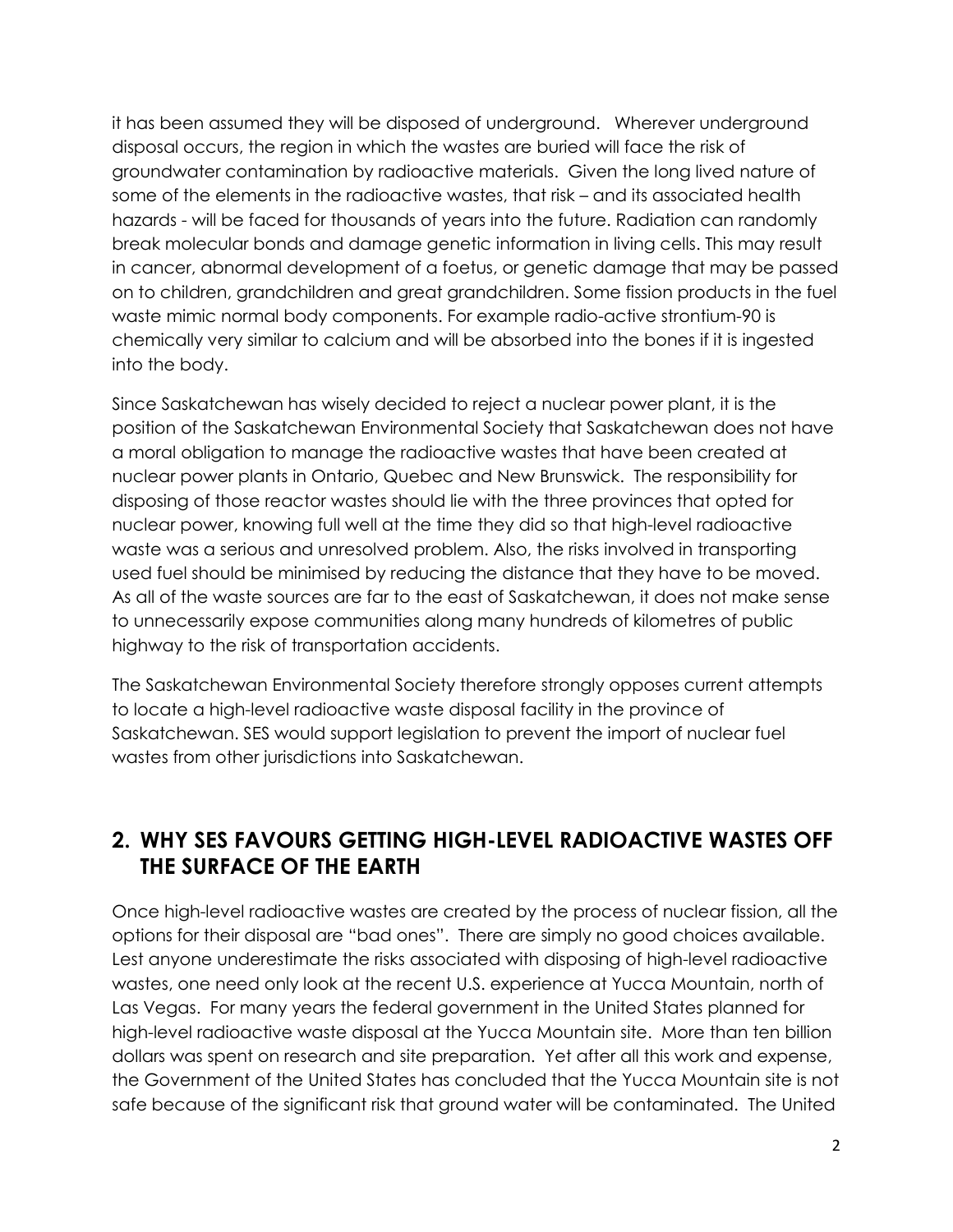States government has also had to face the reality that the people of Nevada are adamantly opposed to the site. In the face of better scientific understanding and strong public opposition, the Yucca Mountain site is being abandoned. At present this leaves the United States with no concrete plan for disposing of the radioactive wastes from over one hundred nuclear reactors.

The unpleasant reality is, however, that the radioactive wastes need to be removed from the surface of the Earth. In a Canadian context, SES holds the view that the first step is to plan for an end to the production of this waste material anywhere in our country. That means an end to nuclear power plant construction and a phase out of existing nuclear reactors in Canada in favour of a renewable energy future. Once a phase out of nuclear power gets properly underway, so should the construction of an underground repository for high-level nuclear waste.

Why does SES believe these wastes should be deposited and monitored underground rather than on the Earth's surface? Simply put, because surface storage presumes social stability and peace, not war. While the high-level radioactive wastes can be relatively safely stored beside nuclear power plants during peaceful times if careful monitoring is regularly done, this is not the case during times of war or civil unrest. Even a conventional bomb striking an above ground nuclear waste storage facility could release into the environment an amount of radioactive material equivalent to that released by hundreds of Hiroshima bombs. The health and environmental effects would be catastrophic, especially because most of the waste material in question is in storage locations adjacent to lakes and close to heavily populated urban centres.

It is for this reason that SES believes the wisest course of action is some form of underground disposal, either deep below the Earth's surface or, for an interim period, in a shallower repository, with continuous monitoring well into the future and with the option of removing the radioactive wastes if serious problems are encountered. Proximity to large water bodies should be avoided.

#### **3. PLUTONIUM REPROCESSING IN CANADA SHOULD NOT BE PERMITTED**

One of the many risks facing any region that accepts a high-level nuclear waste disposal facility is the possibility that once such a facility is established, a plutonium reprocessing plant could be built nearby. A reprocessing plant would dissolve the high-level radioactive waste in nitric acid and separate out the plutonium from the rest of the waste material. The Saskatchewan Environmental Society rejects plutonium reprocessing because it creates atomic weapons grade material in a readily useable form. While the national government would no doubt declare that the plutonium would be used only as fuel in nuclear reactors, the reality would be that, at any point in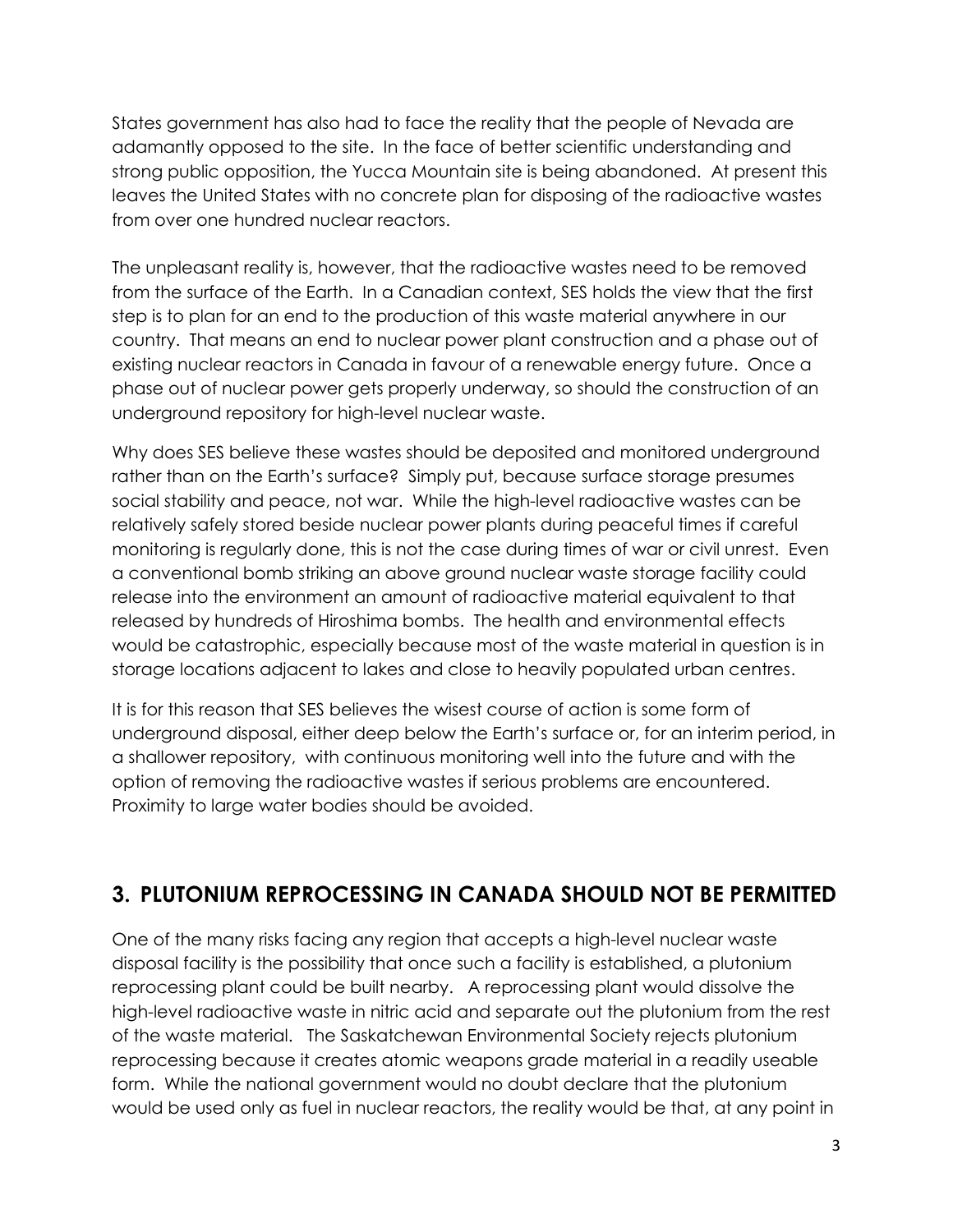the future, the plutonium from the reprocessing facility could also be used for either state-sanctioned or illegal atomic weapons production. It is therefore the view of the Saskatchewan Environmental Society that no plutonium reprocessing facility should be allowed in Canada. In fact, plutonium reprocessing should not be permitted in any country because of the nuclear weapons proliferation risk.

#### **4. THE NUCLEAR WASTE MANAGEMENT ORGANIZATION SHOULD BECOME AN ORGANIZATION THAT IS LESS CONTROLLED BY THE NUCLEAR INDUSTRY AND MORE REPRESENTATIVE OF PUBLIC OPINION IN CANADA**

Since an underground facility for high-level nuclear waste disposal does ultimately need to be established in Canada, it is very important that the Canadian government set up an organization to undertake the work in which the general public has confidence. The current makeup of the Nuclear Waste Management Organization (NWMO) is unacceptable because it is entirely controlled by the utilities that run the nuclear reactors - the very people who produced the radioactive waste problem in the first place.

If the Canadian public is to have confidence in the decision making process of the Nuclear Waste Management Organization, NWMO's makeup must reflect the values of the Canadian public. Therefore, a broad mix of public representatives should be added to the NWMO board, representing a wide variety of occupational and political perspectives. These public representatives should hold a majority of the seats on the NWMO board. Simply put, the NWMO should be reconstituted as an arms-length organization that has a significant degree of independence from both the nuclear industry and the Canadian government.

#### **5. PROVINCIAL GOVERNMENT APPROVAL SHOULD BE REQUIRED PRIOR TO SELECTION OF A WASTE REPOSITORY SITE**

For some time now the Nuclear Waste Management Organization has endorsed the principle that no community that hosts an underground high-level nuclear waste facility should do so under pressure. Rather, the host community should be a willing (and wellinformed) host. However, the impacts of a waste repository extend far beyond the particular community that seeks to host the facility. Impacts on ground water may well prove regional in nature. Dozens of communities could be affected by transportation impacts. It is therefore the view of the Saskatchewan Environmental Society that, while any decision to host an underground waste disposal facility should require the consent